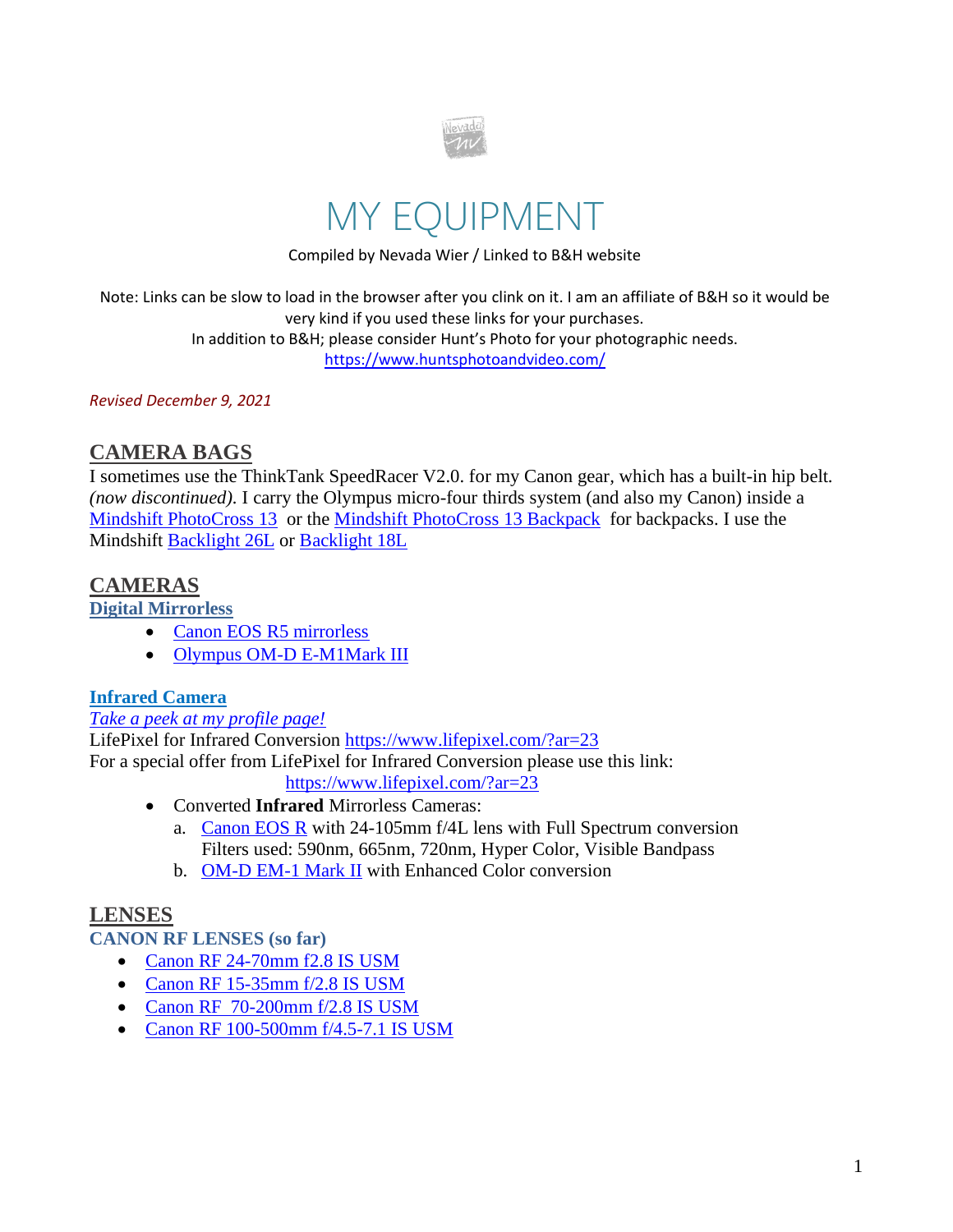### **CANON DSLR LENSES (to use with adapter for Canon R5 or R)**

- [Canon EF 15mm f/2.8 fisheye](http://www.bhphotovideo.com/c/product/12069-USA/Canon_2535A003_Fisheye_EF_15mm_f_2_8.html/BI/6668/KBID/7261)
- [Canon EF 24mm f1.4L USM](http://www.bhphotovideo.com/c/product/590449-USA/Canon_2750B002_EF_24mm_f_1_4L_II.html/BI/6668/KBID/7261)
- [Canon EF 85mm f/1.8](http://www.bhphotovideo.com/c/product/12182-USA/Canon_2519A003_85mm_f_1_8_USM_Autofocus.html/BI/6668/KBID/7261) USM
- [Canon EF 100-400mm f/4.5-5.6 IS II USM](https://www.bhphotovideo.com/c/product/1092632-REG/canon_9524b002_ef_100_400mm_f_4_5_5_6l_is.html/BI/6668/KBID/7261)
- [Canon EF 300mm f/4L IS](http://www.bhphotovideo.com/c/product/183202-USA/Canon_2531A002_Telephoto_EF_300mm_f_2_8L.html/BI/6668/KBID/7261)

### **OLYMPUS OM-D E-M1 LENSES**

- [Olympus M. Zukio ED 40-150mm](http://www.bhphotovideo.com/c/product/1082046-REG/olympus_v315050bu000_m_zuiko_digital_ed_40_150mm.html/BI/6668/KBID/7261) f/2.8
- [Olympus M. Zukio](http://www.bhphotovideo.com/c/product/1003635-REG/olympus_v314060bu000_m_zuiko_digital_ed.html/BI/6668/KBID/7261) ED 12-40mm f/2.8
- [Panasonic Leica Vario 8-18 f/2.8-4](https://www.bhphotovideo.com/c/product/1457368-REG/panasonic_leica_dg_vario_elmarit_8_18mm.html/BI/6668/KBID/7261)
- [Olympus M. Zuiko ED 12-100mm f/4 Pro](https://www.bhphotovideo.com/c/product/1281427-REG/olympus_v314080bu000_m_zuiko_digital_ed_12_100mm.html/BI/6668/KBID/7261)
- [Olympus M.Zukio 12mm f/2.0](http://www.bhphotovideo.com/c/product/805167-REG/Olympus_V311020SU000_M_Zuiko_Digital_ED.html/BI/6668/KBID/7261)
- [Olympus M.Zukio 17mm f/1.2 PRO](https://www.bhphotovideo.com/c/search?Ntt=olympus%20m.zuiko%20digital%20ed%2017mm%20f%2F1.2%20pro%20lens&N=0&InitialSearch=yes&sts=ps/BI/6668/KBID/7261)
- [Olympus M.Zukio 45mm f/1.8](http://www.bhphotovideo.com/c/product/805165-REG/Olympus_V311030SU000_M_Zuiko_Digital_ED.html/BI/6668/KBID/7261)
- [Panasonic Leica DG Summilux 25mm f/1.4](http://www.bhphotovideo.com/c/product/768816-REG/Panasonic_H_X025_Leica_DG_Summilux_25.html/BI/6668/KBID/7261)

### **FILTERS**

- [Singh-Ray Hi-Lux](http://www.bhphotovideo.com/c/search?Ntt=%95%09Singh-Ray+Hi-Lux&N=0&InitialSearch=yes&BI=6668&KBID=7261) on all my lenses.
- [Singh-Ray LB Warming Polarizer](http://www.bhphotovideo.com/c/search?Ntt=%95%09Singh-Ray+LB+Warming+Polarizer&N=0&InitialSearch=yes&BI=6668&KBID=7261)
- [Singh-Ray Vari-ND](http://www.bhphotovideo.com/c/search?Ntt=%95%09Singh-Ray+Vari-ND&N=0&InitialSearch=yes&BI=6668&KBID=7261) (Variable Neutral Density Filter)
- [Singh-Ray Graduated Neutral Density Filter](http://www.bhphotovideo.com/c/search?Ntt=%95%09Singh-Ray+Graduated+Neutral+Density+Filter&N=0&InitialSearch=yes&BI=6668&KBID=7261) (a set of four: 2 & 3 stop each of hard line and soft line filters) *Note: I sometimes (but less and less) use these for landscapes.*

# **LIGHTING GEAR**

### **FLASH ACCESSORIES for CANON**

- [Canon 600EX II-RT flash](https://www.bhphotovideo.com/c/product/1250646-REG/canon_speedlite_600ex_ii_rt.html?sts=pi/BI/6668/KBID/7261) (a 1/8 CTO is taped to the output screen; comes with dome diffuser)
- [Canon ST-E3-RT Speedlight Transmitter](http://www.bhphotovideo.com/c/search?Ntt=Canon+-+ST-E3-RT+Speedlite+Transmitter&N=0&InitialSearch=yes&sts=ma/BI/6668/KBID/7261)
- [Sto-Fen Omni-Bounce](http://www.bhphotovideo.com/c/search?Ntt=Sto-Fen+-+OM-ET+Omni-Bounce+for+Canon+600EX-RT&N=0&InitialSearch=yes&sts=ma/BI/6668/KBID/7261) for Canon 600EX-RT (kept on this older flash)
- [Rogue Flashbender –](http://www.bhphotovideo.com/c/product/707211-REG/ExpoImaging_ROGUERESM_Rogue_FlashBender_Small_Positionable.html/BI/6668/KBID/7261) Small v3 soft box kit
- [1/8 CTO Rosco filter](https://www.bhphotovideo.com/c/product/44207-REG/Rosco_RS341011_3410_Filter_RoscoSun.html/BI=6668&KBID=7261) cut to fit inside my flash diffusers). *It is cheapest to buy a sheet of 1/8 CTO and cut them to size yourself and double them up to increase the warmth.*

### **FLASH ACCESSORIES for OLYMPUS OM-D E-M1**

- [Olympus FL-900R flash](https://www.bhphotovideo.com/c/product/1281432-REG/olympus_v326170bw000_fl_900r_flash.html?sts=pi-ps/BI/6668/KBID/7261)
- [Sto-Fen #OM-4X Omni-Bounce](http://www.bhphotovideo.com/c/product/359280-REG/Sto_Fen_OM_4X_OM_4X_Omni_Bounce.html/BI/6668/KBID/7261)
- [Rogue Flashbender –](http://www.bhphotovideo.com/c/product/707211-REG/ExpoImaging_ROGUERESM_Rogue_FlashBender_Small_Positionable.html/BI/6668/KBID/7261) Small v3 soft box kit
- [1/8 CTO Rosco filter](https://www.bhphotovideo.com/c/product/44207-REG/Rosco_RS341011_3410_Filter_RoscoSun.html/BI=6668&KBID=7261) cut to fit inside my Omni-Bounce Dome diffuser). *It is cheapest to buy a sheet of 1/8 CTO and cut them to size yourself and double them up to increase the warmth.*

Check this out to make your own diffuser out of bubble wrap. Brilliant. <https://www.instructables.com/id/DIY-Gary-Fong-Lightsphere/>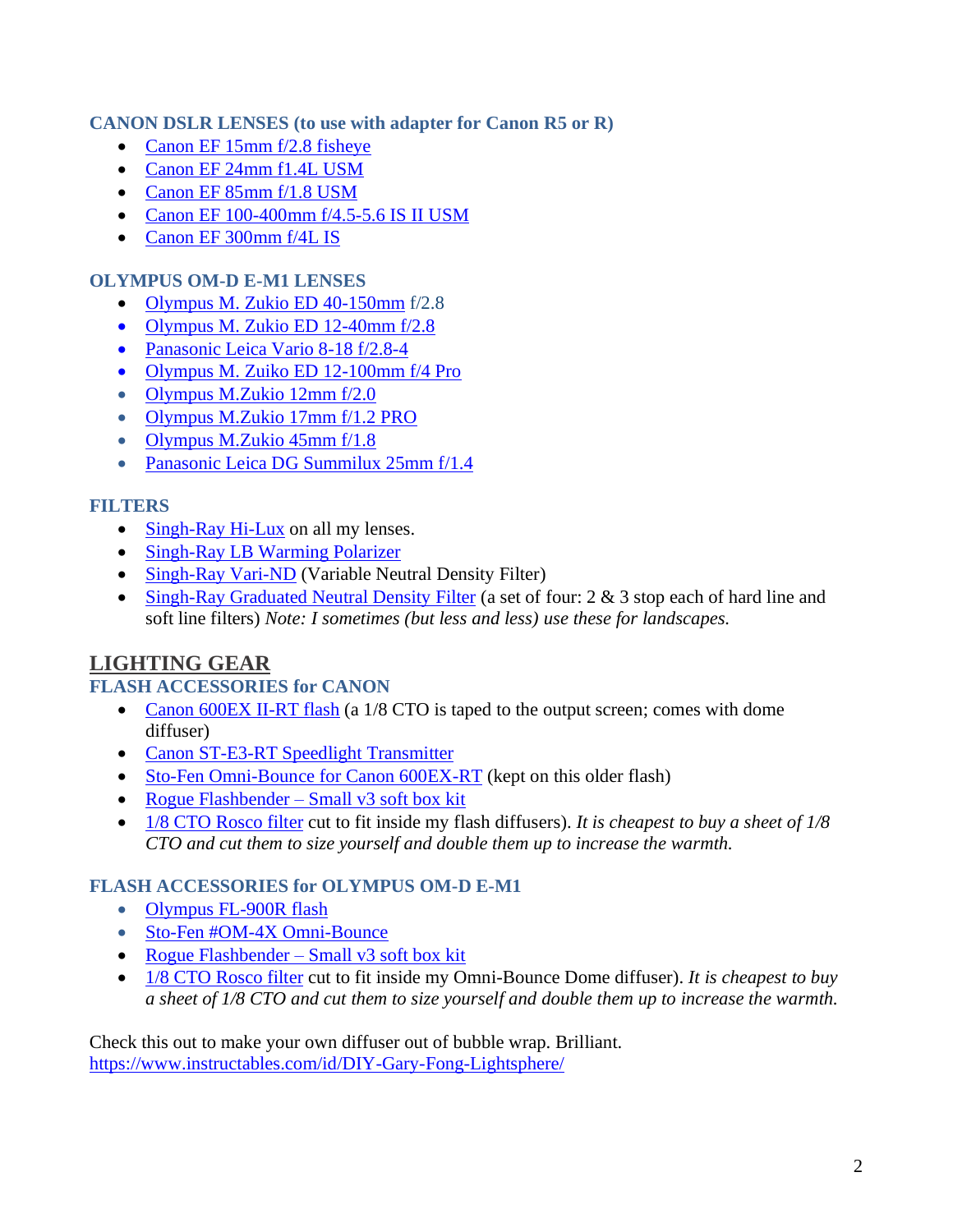#### **PORTABLE LED LIGHT PANELS**

- [Sokani X21 LED Video Light](https://www.amazon.com/gp/product/B07DFYWN4G/ref=ppx_yo_dt_b_search_asin_title?ie=UTF8&psc=1) (unavailable)
- [Lume Cube Panel Mini](https://www.bhphotovideo.com/c/product/1566633-REG/lume_cube_lc_panelmini1_panel_mini.html/BI/6668/KBID/7261)

### **REFLECTORS**

- [Photoflex soft-gold/white reflectors](http://www.bhphotovideo.com/c/product/42078-REG/Photoflex_DL_1512ZZ_LiteDisc_Circular_Reflector_Soft.html/BI/6668/KBID/7261) (12" kept in camera bag)
- [Photo flex Multidisc 5-in-1](http://www.bhphotovideo.com/c/search?Ntt=%95%09Photo+flex+Multidisc+5-in-1&N=0&InitialSearch=yes&BI=6668&KBID=7261) (24" carried separately)

# **ACCESSORIES**

### **CAMERA STRAPS**

• Black Rapid straps [www.blackrapid.com](http://www.blackrapid.com/) (keeps weight off my neck and my back straighter). I use Optech Media and Battery Holsters on straps to hold extra battery and microfiber cloth.

**Accessories in camera bag:** [Micro-fiber cleaning cloths,](http://www.bhphotovideo.com/c/search?Ntt=%95%09Micro-fiber+cleaning+cloths&N=0&InitialSearch=yes&BI=6668&KBID=7261) rechargeable batteries or lithium AA, 1[2"](http://www.bhphotovideo.com/c/product/42078-REG/Photoflex_DL_1512ZZ_LiteDisc_Circular_Reflector_Soft.html/BI/6668/KBID/7261)  [Photoflex soft-gold/white reflector,](http://www.bhphotovideo.com/c/product/42078-REG/Photoflex_DL_1512ZZ_LiteDisc_Circular_Reflector_Soft.html/BI/6668/KBID/7261) pen, Rosco 1/8 CTO warming gels for flash, ASMP press card, copy of passport, business cards (I make Moo cards for each country I visit), and travel Wet-ones.

**MORE ACCESSORIES** *(that travel in checked luggage, sometimes in a Pelican case or soft sides cases to save weight)*

- **Accessory bag:** black duct table, small towel, lens cleaning fluid, super glue, screw drivers, Leatherman tool, Q-tips, cleaning cloths, filter grip, extra lens caps, pens, [Sharpies](http://www.bhphotovideo.com/c/search?Ntt=Sharpies&N=0&InitialSearch=yes&BI=6668&KBID=7261)
- **Visible Dust Sensor Cleaning:** Everyday dust cleaning: mini Quasar sensor loupe 7x, Artic Butterfly, Zeelon Blower. If there is a smear: Ultra MXD-Vswabs, VDust Plus Sensor cleaning solution. [www.visibledust.com](http://www.visibledust.com/)
- **Separate tripod bag** *(kept inside tripod case):* extra quick release tripod plates for my tripod, flash release cords, etc.
- **Separate battery bag:** Camera batteries, Rechargeable NiMh AA, lithium AA batteries, AA and AAA alkaline batteries, non-fused power strip or and fused 110 or 220 power strip (depending on destination)
- **Separate cord bag:** Extra laptop power, essential adapters and cords, and duplicates of important cords.

### **FLASH CARDS & READER**

- SanDisk Extreme Pro 64 & 128 GB (CF, CFexpress, SDXC cards) in Think Tank Photo [Secure Pixel Pocket Rocket \(Green\)](https://www.bhphotovideo.com/c/product/1458241-REG/think_tank_photo_740232_secure_pixel_pocket_rocket.html)
- [IOGear 3-Slot USB 3.1 Type-C Card Reader](https://www.bhphotovideo.com/c/product/1260325-REG/iogear_gfr3c13_usb_c_3_slot_card_reader_writer.html/BI/6668/KBID)
- [ProGrade Digital CFxpress Type B & UHS-II SDXC Dual-Slot USB 3.2 Gen 2 Card Reader](https://www.bhphotovideo.com/c/product/1548490-REG/prograde_digital_pgrwcfxsdana_digital_cfxb_sdxc_sdhc_usb_3_1.html/BI/6668/KBID)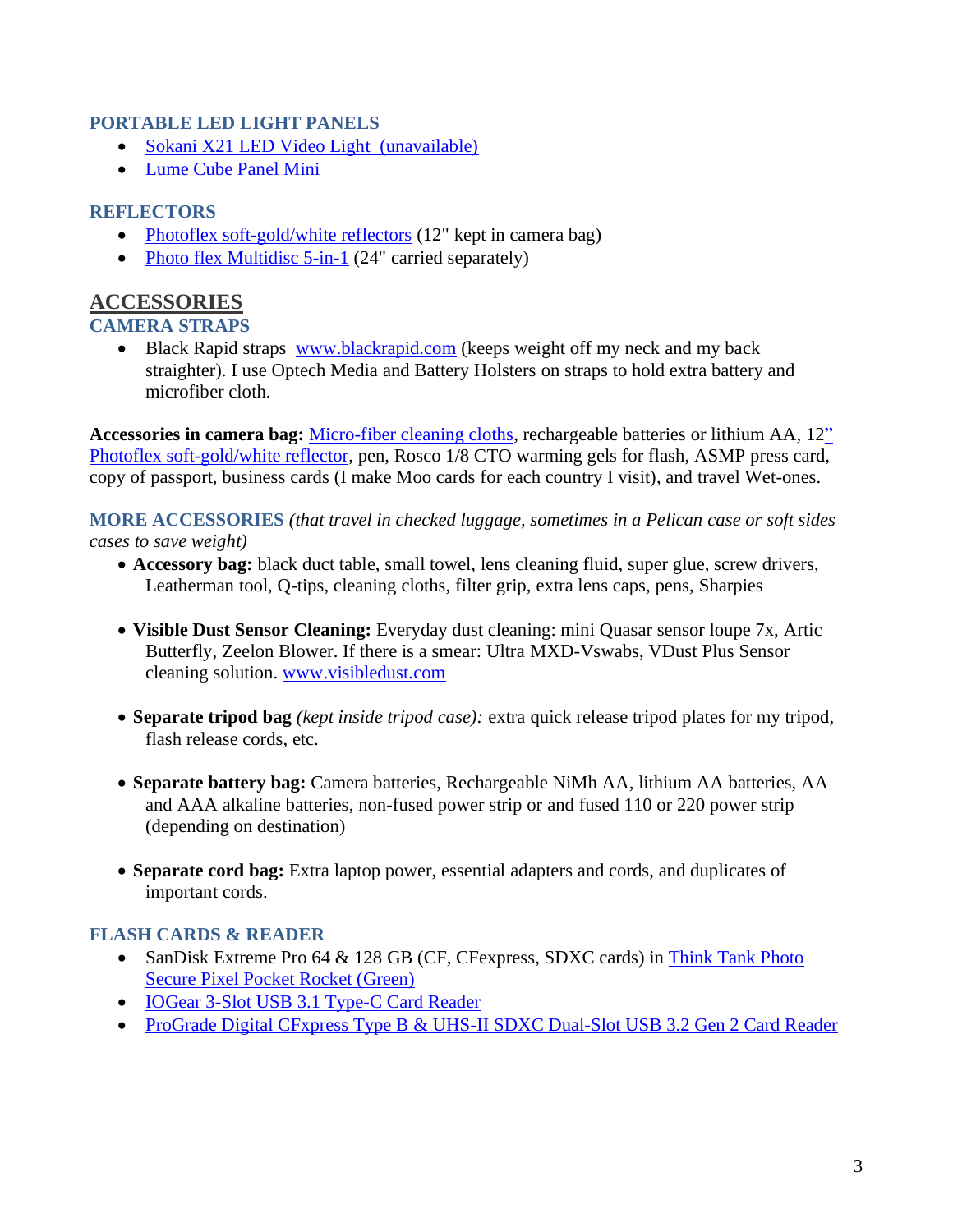### **PORTABLE STORAGE** *(I recommend SSD drives for travel. These brands are equally good)*

- [G-Technologies](https://www.bhphotovideo.com/c/product/1365963-REG/g_technology_0g06053_1tb_g_drive_mobile_ssd.html/BI/6668/KBID/7261) 1TB G-Drive mobile SSD
- [SanDisk 2TB Extreme Portable SSD v2](https://www.bhphotovideo.com/c/product/1595432-REG/sandisk_sdssde61_2t00_g25_2tb_extreme_portable_ssd.html/BI/6668/KBID/7261)
- [Samsung](https://www.bhphotovideo.com/c/product/1346578-REG/samsung_mu_pa2t0b_am_t5_2tb_portable_ssd.html/BI/6668/KBID/7261) T5 Portable SSD 2TB
- [LaCie 1TB Rugged BOSS USB 3.1 Type-C External SSD](https://www.bhphotovideo.com/c/product/1503997-REG/lacie_stjb1000800_1tb_rugged_boss_ssd.html/BI/6668/KBID/7261) *(Battery-operated device that lets you copy, review, and manage footage from virtually anywhere, without the need for a laptop or desktop system.)*

# **TRIPOD and BALLHEADS**

*Honestly, I rarely use a tripod. I hand-hold 98 – 100 % of the time but if I do…*

- [Gitzo Traveler G10545 Series 0 Carbon](https://www.bhphotovideo.com/c/product/1328226-REG/gitzo_gk0545t_82tqdus_traveler_tripod_kit_gt0545t.html/BI/6668/KBID/7261) with [GH1382TQD Series 1 Traveler](https://www.bhphotovideo.com/c/product/1175122-REG/gitzo_gh1382tqd_series_1_traveler.html/BI/6668/KBID/7261) Ballhead *(I do not use a tripod often, and have found this to be the perfect compact tripod for when I must use one.)*
- [Gitzo GT2541 Series 2 Carbon tripod](http://www.bhphotovideo.com/c/product/567541-REG/Gitzo_GT2541_GT2541_Mountaineer_6X_Carbon.html/BI/6668/KBID/7261) with [Acratech GP Ballhead #1157](http://acratech.net/) *(This is an older model)*
- Cable Release (for Canon: [Remote Switch RS-80N3\)](http://www.bhphotovideo.com/c/product/164276-REG/Canon_2476A001.html/BI/6668/KBID/7261)
- [Canon BR-E1 Wireless Remote Control](https://www.bhphotovideo.com/c/product/1318786-REG/canon_2140c001_br_e1_wireless_remote_control.html/BI/6668/KBID/7261)

# **SOLAR**

- [GOAL ZERO](https://www.goalzero.com/) Nomad 5 Solar Panel with Flip 24 Power bank (2 iPhone charges). Very lightweight and portable.
- Goal Zero Nomad 20 Solar Panel to use with the Venture 75 Power Bank so I can charge at least two Canon LP-E6NH and an iPhone.

# **TRAVEL**

**For the main international flight:** I put my camera bag(s) inside a regulation size 22" Eagle Creek roller carry-on that also holds my hard drives, extra camera body, camera charger, and such. I take all my little accessories out of my camera bag and put them in a separate pouch, so everything is simple to hand check if they ask to look inside. I carry a briefcase (see above) as my "purse" with my MacBook Pro computer and things I need on the flight.

IF I need to carry extra gear that I can't hand carry: I pack them inside a medium-sized 1500 Pelican case (with all the inserts removed) and put it inside my duffel bag padded by all my clothes and such. This bag will be checked in. I use TSA locks on my checked luggage.

Once I get to my destination, I reorganize everything so that I leave a bag at the hotel (usually I return to the same city for my return flight). I also leave the roller bag that I used for carry-on. On my main trip, I usually only bring a soft suitcase for clothes (and my Pelican case for gear if it is needed), along with my camera bag and small bag with my computer (although sometimes I also leave this behind and put the computer in the Pelican case).

- [Pelican 1500](http://www.bhphotovideo.com/c/product/415671-REG/Pelican_1500_000_190_1500_Case_with_Foam.html/BI/6668/KBID/7261) Case or the smaller [Pelican iM2100 Storm Case](http://www.bhphotovideo.com/c/product/568913-REG/Hardigg_Storm_Case_IM2100_00000_iM2100_Storm_Case_without.html/BI/6668/KBID/7261)
- Eagle Creek Tarmac 22" Carry-on bag for international flights.
- Eagle Creek Tarmac 25" I put my pelican case inside this for international flights.